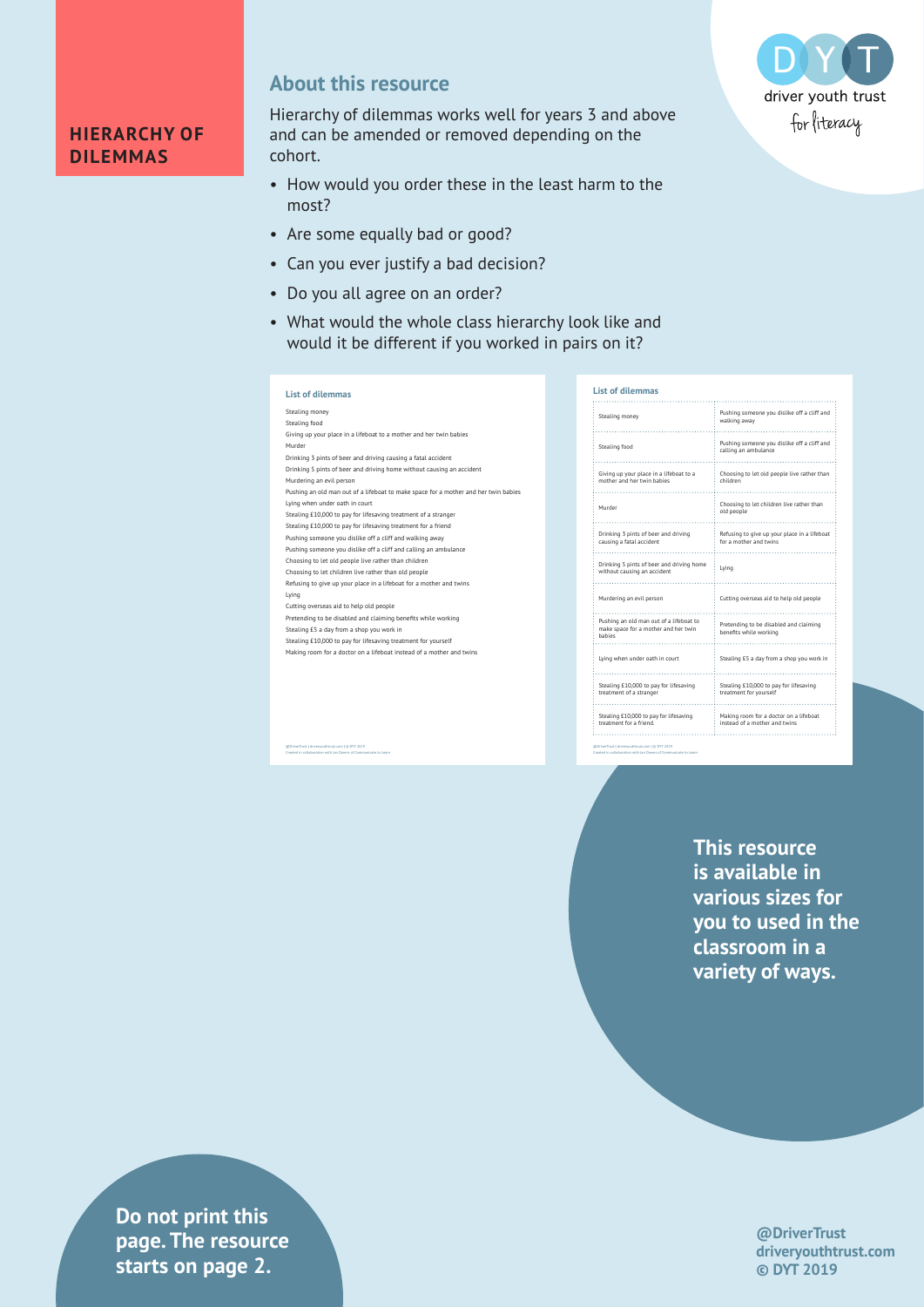## **List of dilemmas**

Stealing money Stealing food Giving up your place in a lifeboat to a mother and her twin babies Murder Drinking 3 pints of beer and driving causing a fatal accident Drinking 5 pints of beer and driving home without causing an accident Murdering an evil person Pushing an old man out of a lifeboat to make space for a mother and her twin babies Lying when under oath in court Stealing £10,000 to pay for lifesaving treatment of a stranger Stealing £10,000 to pay for lifesaving treatment for a friend Pushing someone you dislike off a cliff and walking away Pushing someone you dislike off a cliff and calling an ambulance Choosing to let old people live rather than children Choosing to let children live rather than old people Refusing to give up your place in a lifeboat for a mother and twins Lying Cutting overseas aid to help old people Pretending to be disabled and claiming benefits while working Stealing £5 a day from a shop you work in Stealing £10,000 to pay for lifesaving treatment for yourself Making room for a doctor on a lifeboat instead of a mother and twins